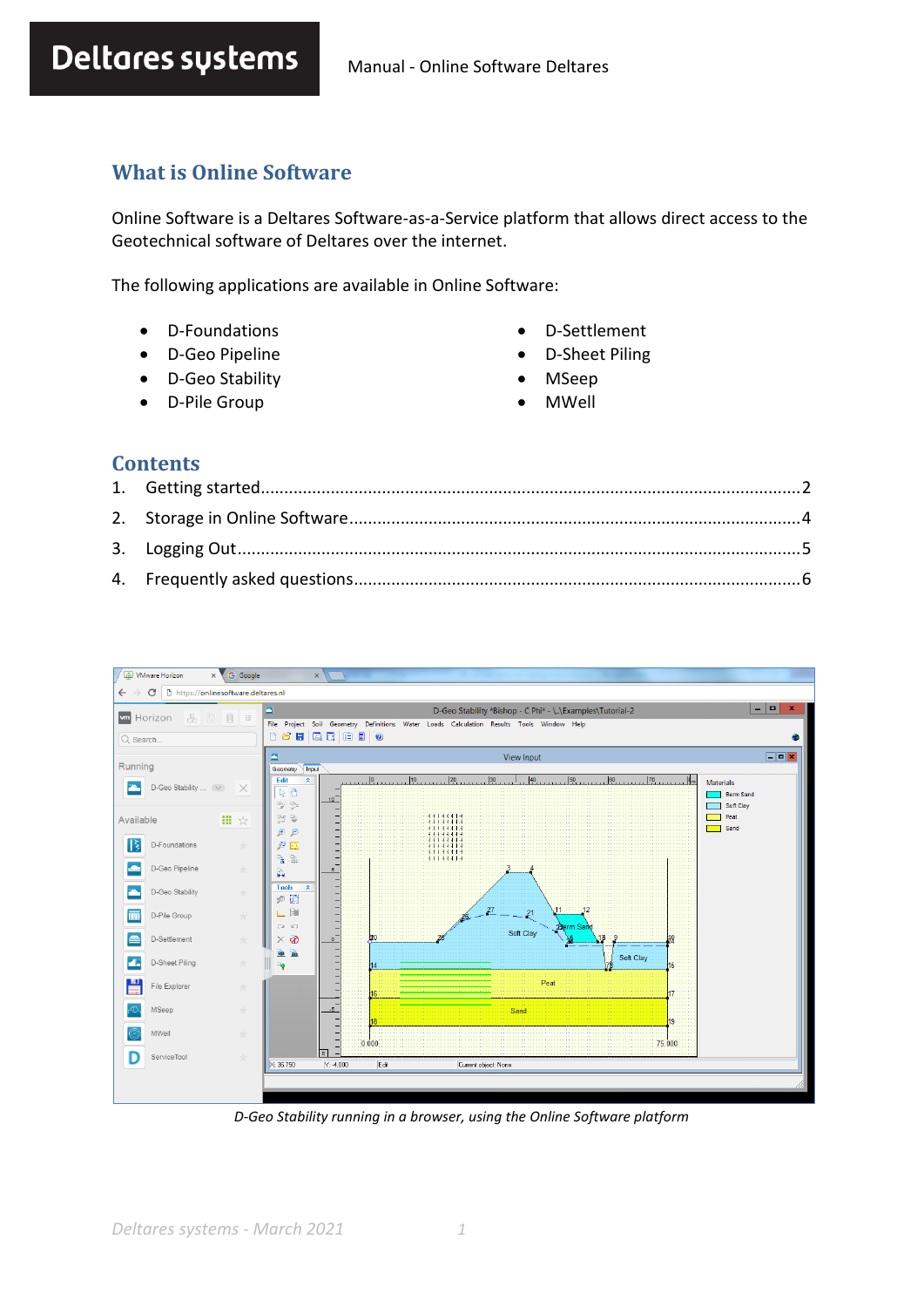# <span id="page-1-0"></span>**1. Getting started**

# **Logging in**

1. Go to **[onlinesoftware.deltares.nl](http://onlinesoftware.deltares.nl/)** to get to the login screen.

| <b>STATISTICS</b><br><b>VMware Horizon</b> ® |  |
|----------------------------------------------|--|
| Username                                     |  |
| Password                                     |  |
| <b>EXTERNAL</b>                              |  |
| Login                                        |  |
| Cancel                                       |  |

#### 2. **Enter User name and Password**

Your username and initial password will be included in an order confirmation email with subject "Online Software...", sender: [software@deltares.nl](mailto:software@deltares.nl).

#### 3. **Choose the domain: "External" and log in**

After logging in, a start screen will appear including the shortcuts for the Geosoftware applications and a File Explorer.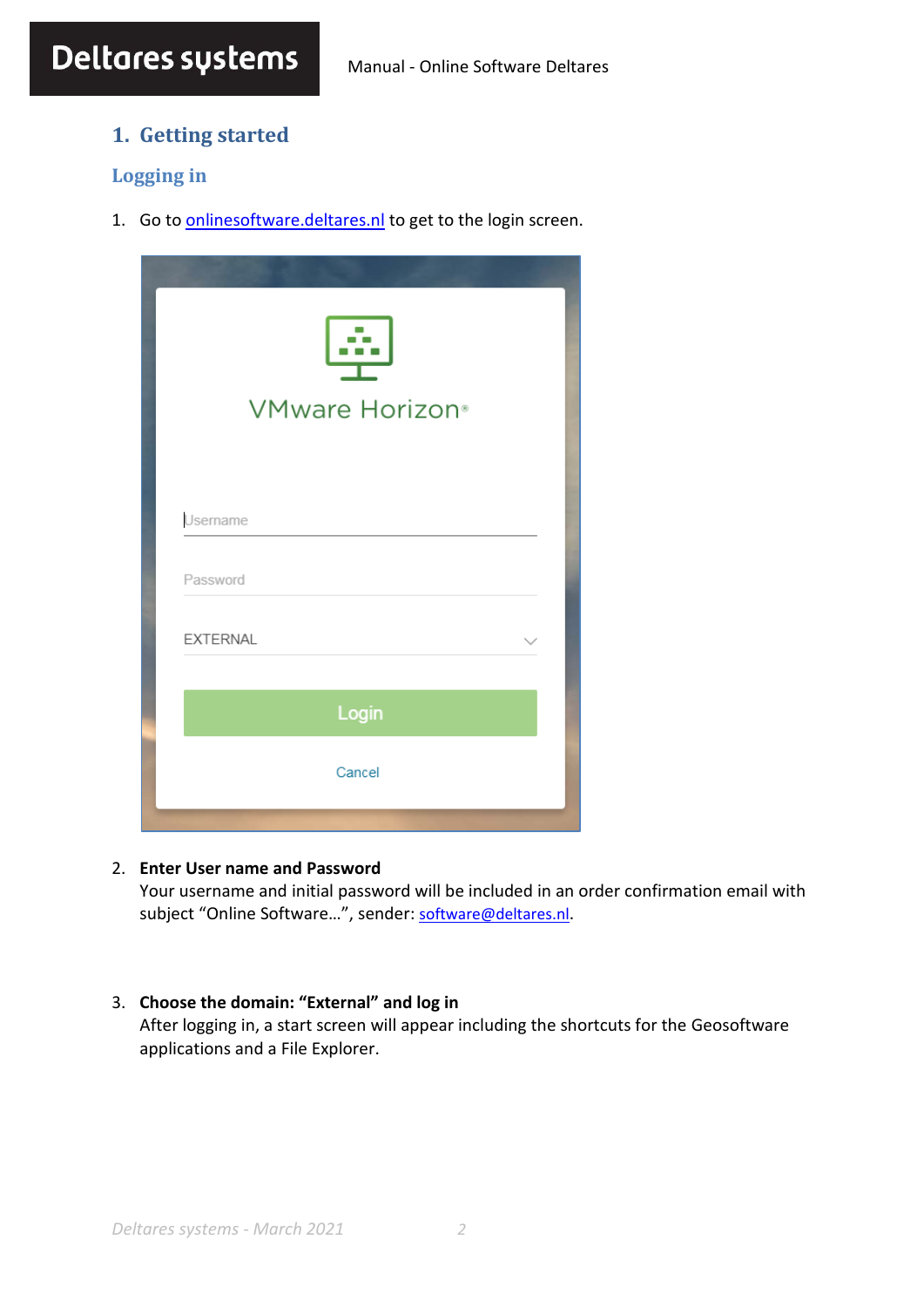# Deltares sustems Manual - Online Software Deltares

| <b>m</b> Horizon                      |                          |                                            | $Q$ Search       |                        |                                       | 靈                             |                                        | $\quad \overrightarrow{\Box}$ |
|---------------------------------------|--------------------------|--------------------------------------------|------------------|------------------------|---------------------------------------|-------------------------------|----------------------------------------|-------------------------------|
| 大。<br>$\blacksquare$<br>File Explorer | 大<br>$\sqrt{N}$<br>MSeep | $\frac{1}{ E }$<br>$\circledcirc$<br>MWell | 大<br>ServiceTool | 大<br>e<br>D-Settlement | 大<br>$\blacksquare$<br>D-Sheet Piling | 大<br>$ \xi $<br>D-Foundations | $\frac{1}{\sqrt{2}}$<br>D-Geo Pipeline |                               |
| 大<br>$\mathbf{F}$<br>D-Geo Stability  | 大<br>ΠŪ<br>D-Pile Group  |                                            |                  |                        |                                       |                               |                                        |                               |

*The application start screen*

#### 4. **Click on the program you want to use**

The program opens, and you can start working. After starting a program, you will be charged for using the system, per open program (File Explorer and ServiceTool not included). It is possible to open several programs simultaneously.

When you have finished your work, close any running applications and log out using the "Log out" button on the right side of the window.

| log<br>Out |  |
|------------|--|

# <span id="page-2-0"></span>**To access your local files and to use your printer**

To access your local files and your printer, you will need to install and use the "VMware Horizon Client". The client also allows you to more easily copy and paste text.

- 1. Go t[o onlinesoftware.deltares.nl](http://onlinesoftware.deltares.nl/)
- 2. Do not log in on the website. Instead click on "Download the Horizon Client for Windows …" below the log on screen
- 3. The website of VMWare Horizon will open. Download the "**VMware Horizon Client for Windows**" (please do not download the "Windows 10 UWP" version)
- 4. Install the VMware Horizon client (restarting is recommended). A shortcut will appear on your desktop:



- 5. Open the shortcut and click on "New Server".
- 6. Fill in the name: onlinesoftware.deltares.nl and click "Login"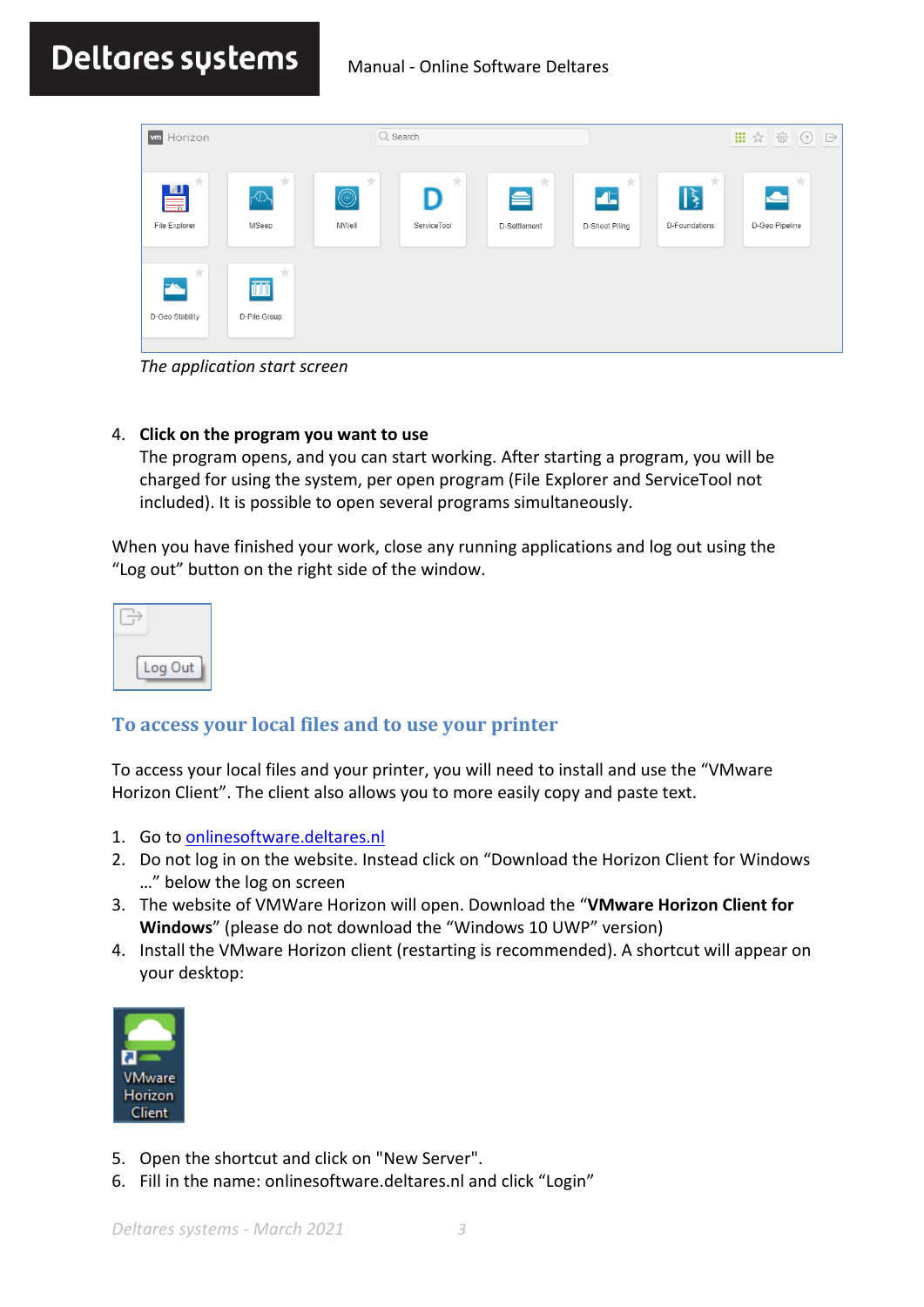A login prompt will appear. Additionally, a shortcut icon is created in the VMware Workstation window



- 7. Log in using your username and password. For Domain, choose "External"
- 8. Click on the program you want to use

After starting a program, you will be charged for using the system, per open program (File Explorer and ServiceTool not included). It is possible to run several programs simultaneously.

When you have finished your work, close any running applications and disconnect from the application. To reduce usage costs, make sure to close applications whenever you are no longer using them.

If you cannot log in, please have your IT department check if the necessary ports are open as described in the chapter [Which ports need to be open in my network environment?](#page-6-0)

# **Selecting folders to access**

- 1. After installing the Horizon Client and logging in, click on the Cog-icon  $\ddot{\mathbf{G}}$  to open the settings menu.
- 2. Open "Sharing" and add your local folders or drives.

Your local files are now available in the File Explorer by clicking on the drive letter or **+** sign in the upper left corner, and clicking on "Computer (drive overview)".

# <span id="page-3-0"></span>**2. Storage in Online Software**

# **Accessing local files and folders**

You will need to use the [VMware Horizon client](#page-2-0) to access the local files and folders on your own pc.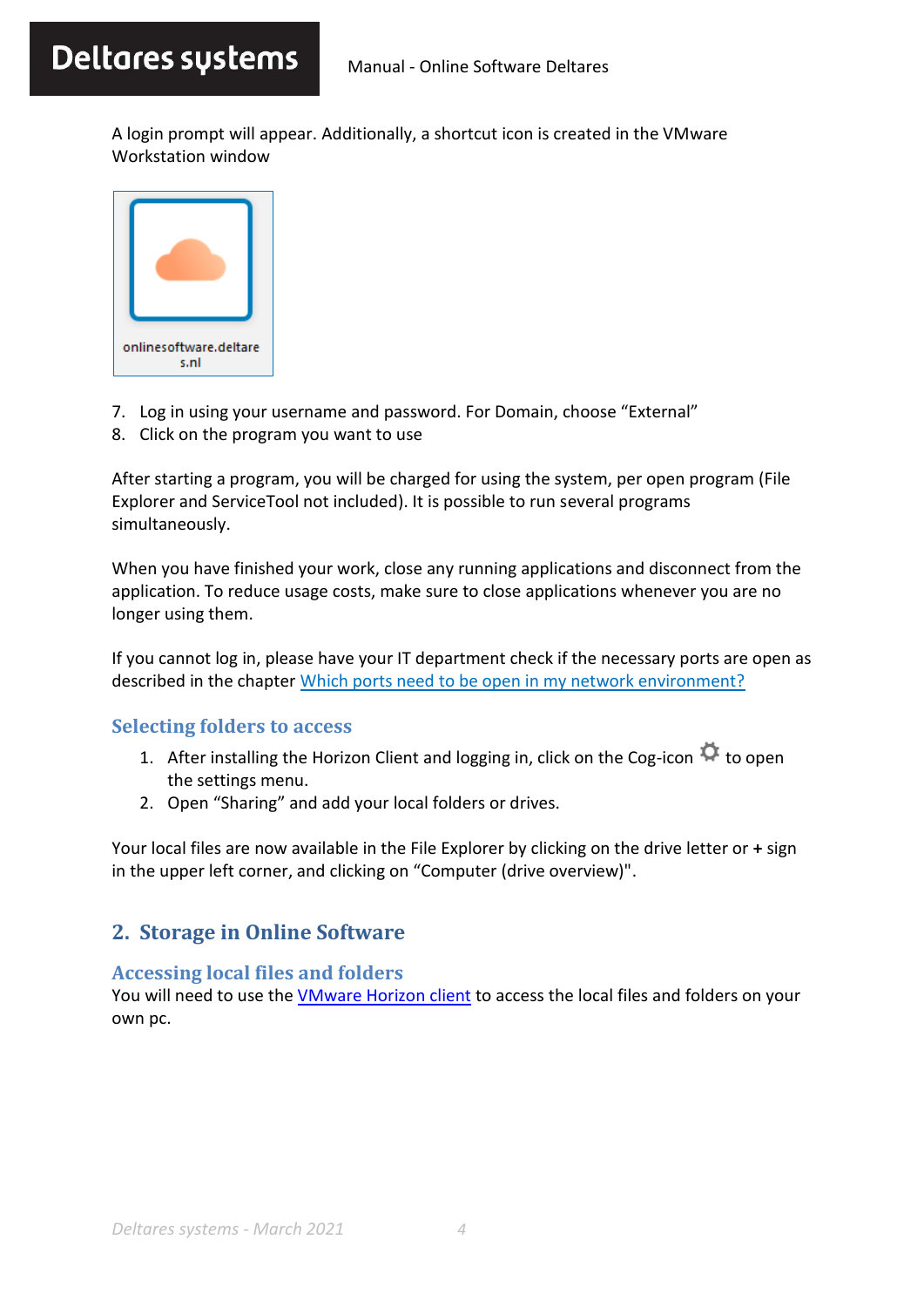# **Personal online storage**

Each account has 500MB of available online disk storage that can be used to store data. The File Explorer will show you how much space is available.

To access your personal Online Software storage, open the [username].EXTERNAL folder.

| $\boxed{\mathbf{Q}}$ h $\boxed{\mathbf{v}}$ [shares] 508,832 k of 512,000 k free |
|----------------------------------------------------------------------------------|
| <b>The WonlineSoftware\Homefolders\$\wit_sy.EXTERNAL</b>                         |
|                                                                                  |

It is recommended to store model data you are currently editing or simulating in your personal Online Software storage. Performance will greatly decrease if you try to simulate a model that is located on your local pc. The message "calculation cannot be started" may also appear when simulating from a local drive.

*Tip: Using a program to compress or 'zip' data before you transfer it between your computer and online software will greatly decrease the transfer time. You*  Ĥ Ĥ *can zip data by right-clicking the files or folders - 'Send to' - 'Compressed (zipped) folder'. The File Explorer can also do this using the pack and unpack buttons in the top of the screen.*

# **Benchmarks and tutorials**

All Benchmarks and tutorials of the Geosoftware can be found in the "Documents" folder. To be able to use them, you'll first have to copy the files to your own personal Online Software, as the examples and benchmarks in the Documents folder are read-only.

# <span id="page-4-0"></span>**3. Logging Out**

- 1) Close calculation software (for example, D-Geo Pipeline) when you are no longer using them by clicking the **X** at the top of the calculation software. When all applications are closed, log out as follows:
	- a) In the web version, you can log out using

|   | Log Out                             |
|---|-------------------------------------|
|   | <b>VMware Horizon Client</b>        |
|   | onlinesoftware.deltares.nl          |
| ን | Disconnect from this server (ALT+D) |

b) In the client version, you can log out using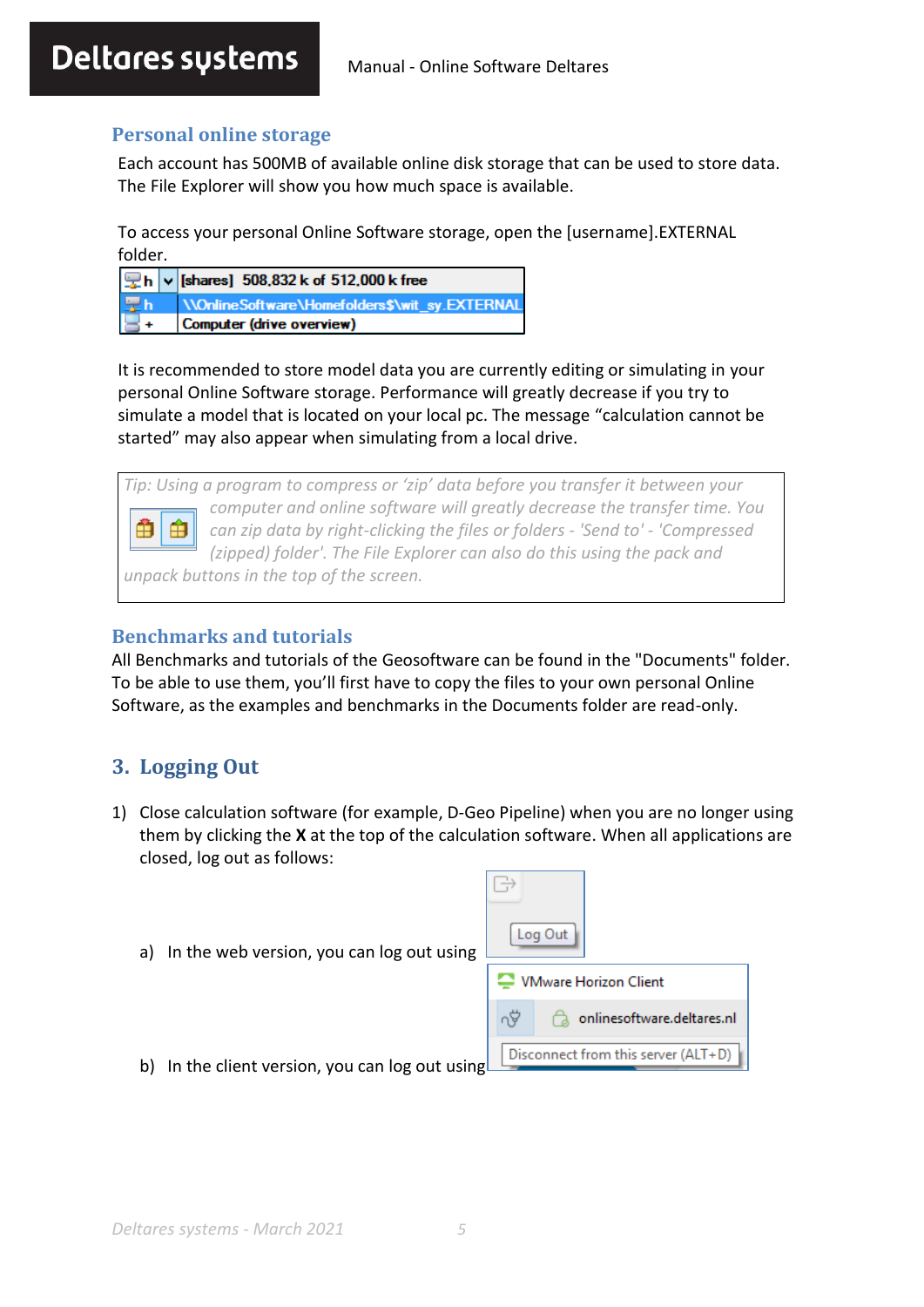# Deltares sustems Manual - Online Software Deltares

To reduce your usage costs, close any running applications and then disconnect from Online Software when you are not using applications

No usage costs are incurred after logging in if you do not have any Geotechnical software open, or if you are using only the File Explorer and/or ServiceTool.

To help users prevent unnecessary usage costs, users are logged out and applications are terminated after a period of inactivity:

- After 5 minutes of idle time you will receive a message about inactivity and you will be logged out.
	- $\circ$  Applications will remain open and calculations will continue running on our server for 15 minutes. You can log in again and continue where you left off during this time.
- 15 minutes after logging out, any open programs will be terminated automatically.

<span id="page-5-0"></span>See also[: How are usage costs calculated?](#page-8-0)

# **4. Frequently asked questions**

When contacting Deltares support (see contact details below) it may help to include the VMware Horizon log files. These log files are only created when using the VMware Horizon client version and can be found in:

C:\Users\*%username%*\AppData\Local\VMware\VDM\Logs

Background information about the VMware Horizon log files can be found here: <https://kb.vmware.com/s/article/1027744>

#### **Where can I store my data?**

Your data can be stored in your account directory [*username*].EXTERNAL. You can create your own files and folders there.

| Ph v [shares] 508,832 k of 512,000 k free        |
|--------------------------------------------------|
| Th WonlineSoftware\Homefolders\$\wit_sy.EXTERNAL |
| Computer (drive overview)                        |

The "Documents" folder contains read-only benchmarks and examples.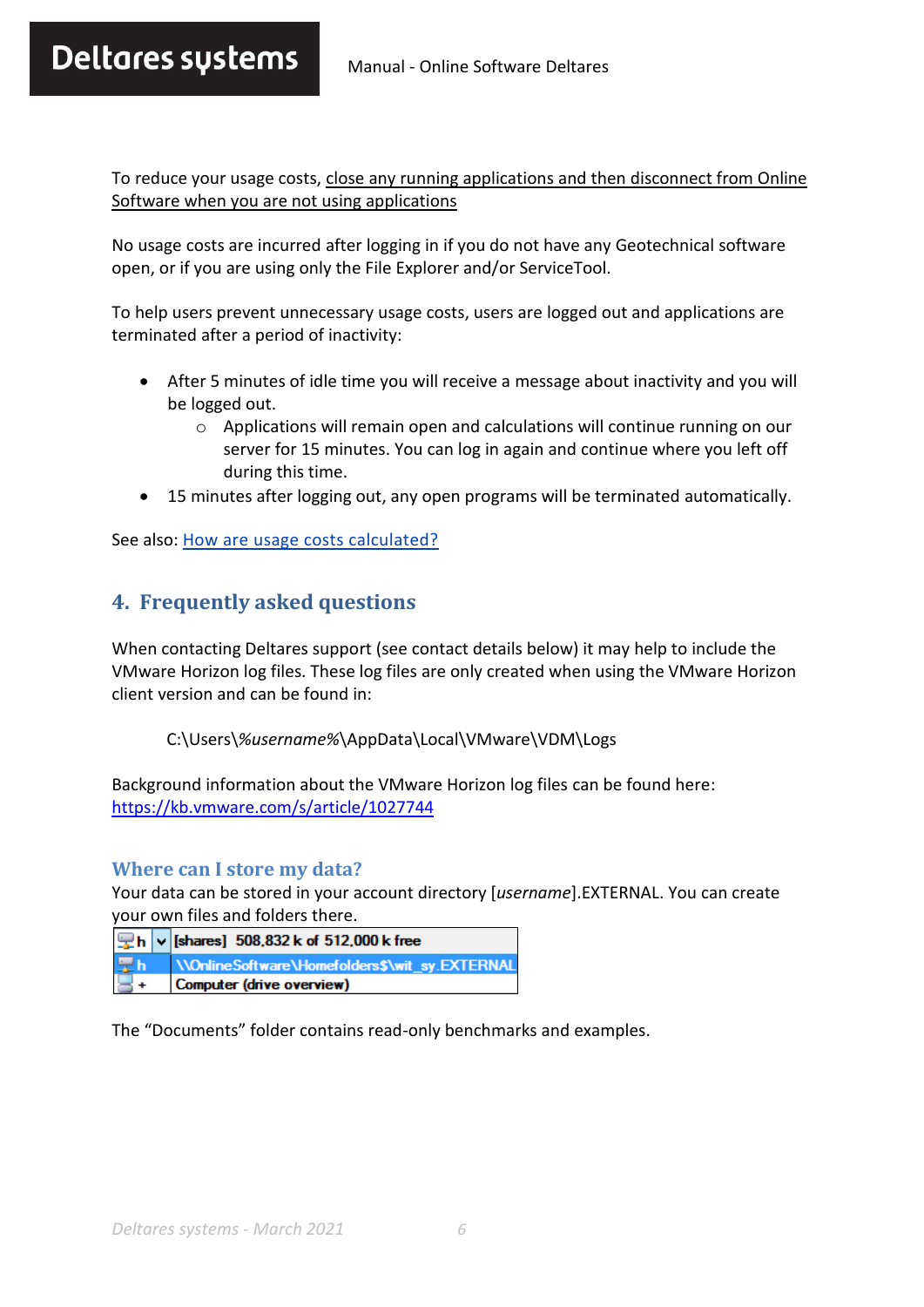<span id="page-6-0"></span>

| 昌                                           |     |             | Total Commander (x64) 8 |       |
|---------------------------------------------|-----|-------------|-------------------------|-------|
| Files<br>Mark<br><b>Net</b><br>Commands     |     | Show        | Configuration           | Start |
| 器<br>ę<br>鹤<br>렳<br>æ                       |     | п           | o.                      | 瓥     |
| [shares] 268 k of 512,000 k free<br>늦게<br>v |     |             |                         | ١     |
| <b>vh:\Documents\*.'</b>                    |     |             |                         | ∗     |
| + Name                                      | Ext | <b>Size</b> | Date                    | Attr  |
| 11. I                                       |     | <dir></dir> | 04/05/2018 20:07-       |       |
| <b>DFoundations</b>                         |     | <dir></dir> | 04/05/2018 20:07-       |       |
| [DGeoPipeline]                              |     | <dir></dir> | 04/03/2018 14:03-       |       |
| [DGeoStability]                             |     | <dir></dir> | 04/03/2018 14:03-       |       |
| [DPileGroup]                                |     | <dir></dir> | 04/03/2018 14:03-       |       |
| [DSettlement]                               |     | <dir></dir> | 04/05/2018 20:08-       |       |
| [DSheetPilina]                              |     | <dir></dir> | 04/03/2018 14:03-       |       |
| [MSeep]                                     |     | <dir></dir> | 04/03/2018 14:03        |       |
| [MWell]                                     |     | <dir></dir> | 04/03/2018 14:03-       |       |
| [Service Tool]                              |     | <dir></dir> | 04/03/2018 14:03-       |       |
|                                             |     |             |                         |       |

# **I am getting an access denied or IO error when starting a simulation on a benchmark or tutorial file**

Please use File – Save As to copy the files to a different directory. You can also use the File Explorer to copy the tutorials and benchmarks to a different directory. The Documents folder where the benchmarks and tutorials are stored are read-only, so you cannot modify or calculate them unless you make a copy first.

# **Error when logging in: HTTP error 504**

When logging in, please set the domain to "External". This error occurs when the domain is set to "Directory".

# **Error when starting an application: The connection to the remote computer ended**

If the error repeats, please log in, click on the Cog-icon  $\Phi$  to open the settings menu. In "Applications" set the Preferred protocol to "VMware Blast".

#### **When starting an application, a gray screen is shown**

If the applications do not start and instead show a gray screen, without error message, please use the Chrome browser or the client version of Online Software instead of Microsoft Edge.

# **When logging in the domain is greyed out**

This can occur when trying to log in using an e-mail address. Please log in using your username instead.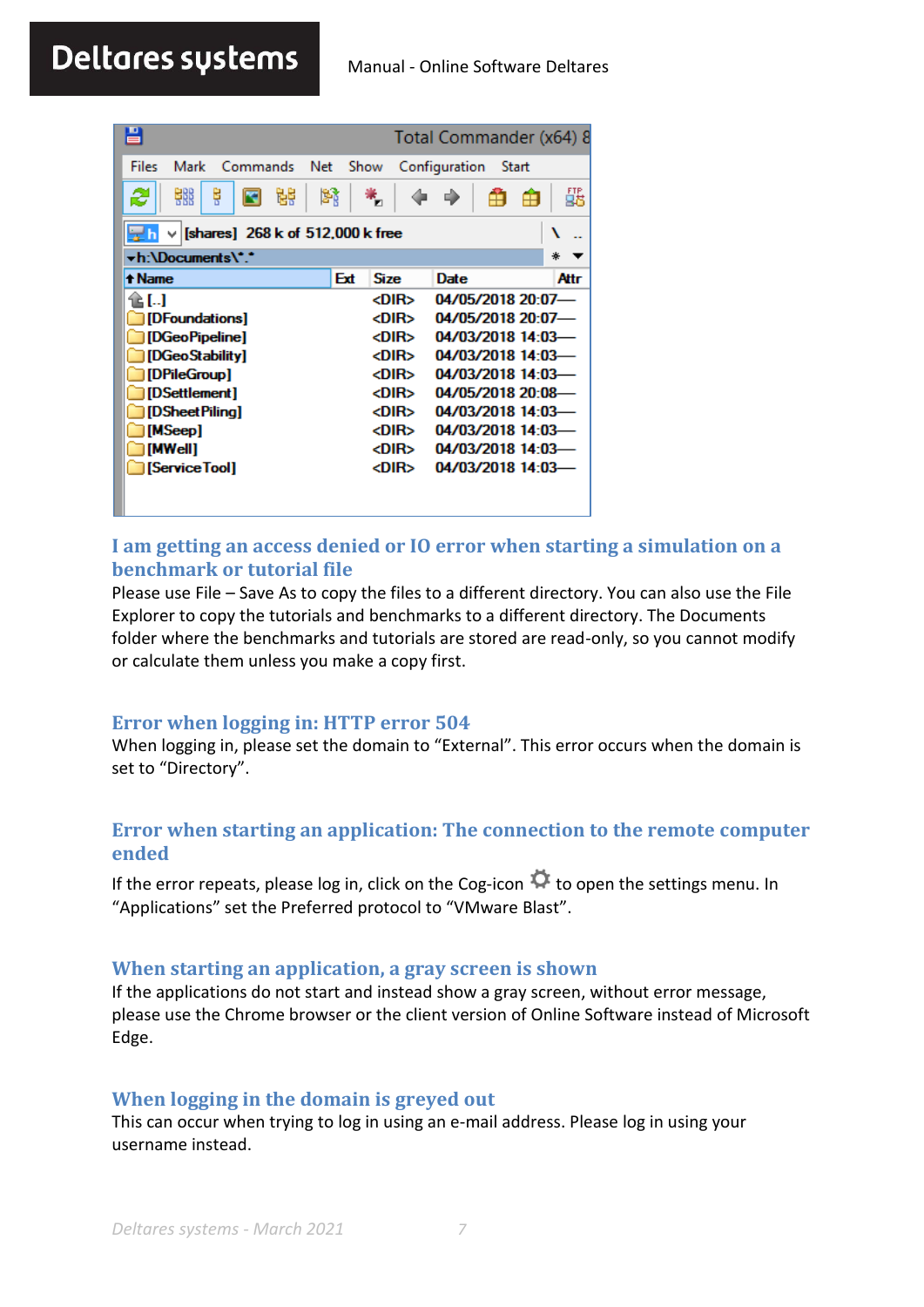### **Which ports need to be open in my network environment?**

Common errors are caused by these ports being closed: 9427 TCP Client drive redirection; 8443 TCP and UDP VMware Blast Extreme protocol; or optionally: 4172 TCP and UDP PCoIP protocol.

All of the used ports can be found on the [VMware website.](https://docs.vmware.com/en/VMware-Horizon-7/7.1/com.vmware.horizon-client-agent.security.doc/GUID-52807839-6BB0-4727-A9C7-EA73DE61ADAB.html)

#### **Which operating systems are supported?**

The technology used for Online Software is compatible with Windows, Linux, MacOS and more. However, Deltares can only assist users with questions about the use on Windows, and only the Windows operating system is tested.

# **What is the difference between logging in using the login screen from the website, and using the VMware Horizon client?**

Local files and your printers are only available when using the VMware Horizon client. It is not possible to access them from the web version. It is also easier to copy and paste text between your local computer and the Online Software by using the client version.

#### **How do I use my printers from within Online Software**

First, ensure you are using the client version of Online Software. See the chapter: [To access](#page-2-0)  [your local files and to use your printer.](#page-2-0)

Client version 5.x is required to be able to print. It is not possible to print when using other versions (such as version 2006).

If you are using the correct client version but do not see all your printers in Online Software, or if printing results in a \*.xps file instead of the printer you choose, please try the following:

- Install the latest version of the VMWare Horizon client if a newer version is available. (After opening the VMWare Horizon client, click on the striped button in the top right and select "Software Updates")
- After logging into the Online Software platform, wait one minute before printing
- If you have many printers installed on your computer, please check with your IT department if any can be removed.
	- o Explanation: Communication between your pc and the Online Software platform increases with every printer you have installed. Having less printers installed on your pc will speed up the time needed to enable printing in Online Software.

#### **How do I copy or paste text?**

When using the VMware Horizon client, you can copy and paste text as you are used to on your own pc.

When using the web version: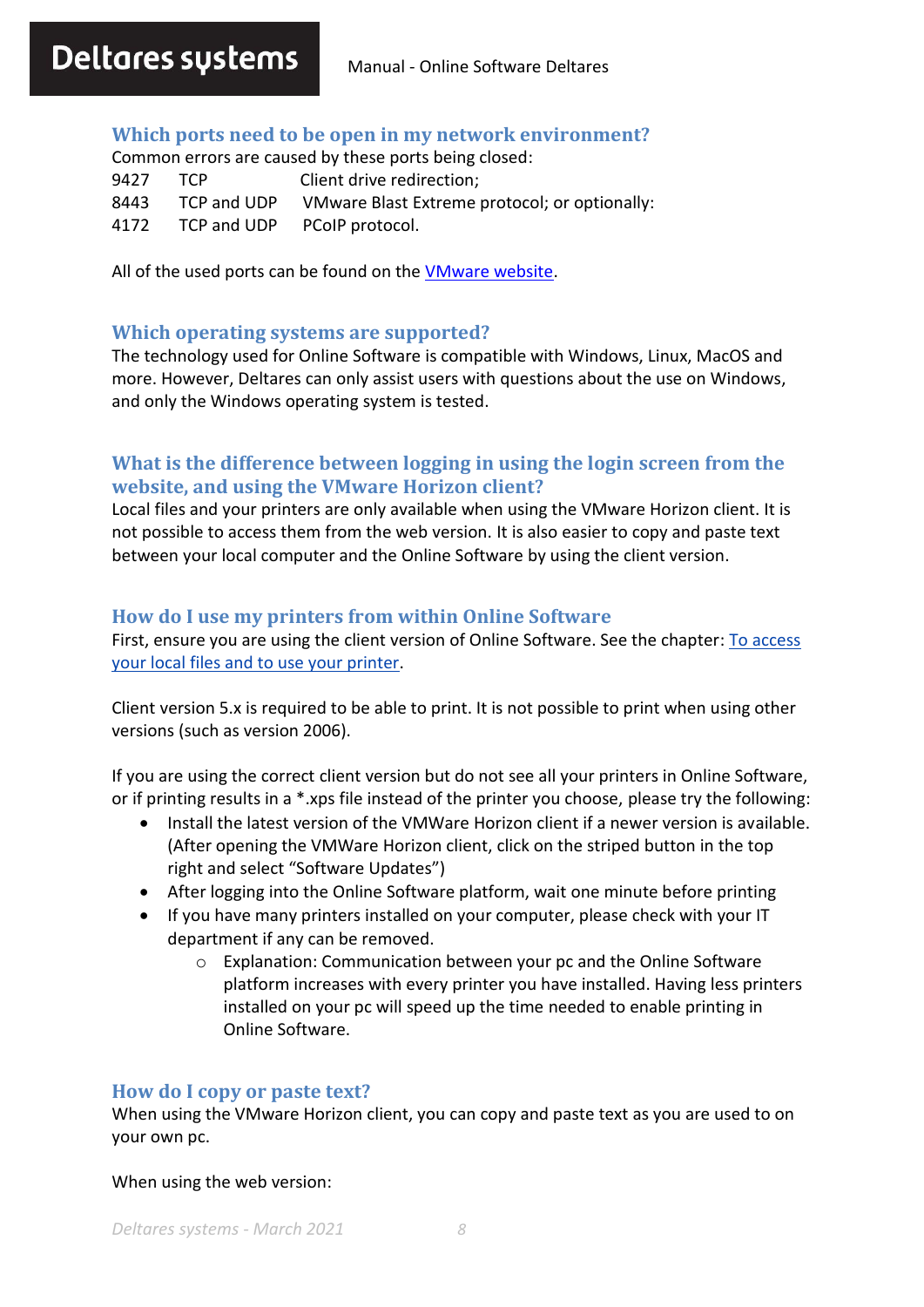- Open the side-menu on the left side of the screen
- Click on the button "Open Copy & Paste panel":

| <b>wm</b> Horizon | $\sim$<br>细 |                         |
|-------------------|-------------|-------------------------|
| Search            |             | Open Copy & Paste panel |

#### **How can I change my password?**

If you have lost your password, or if you wish to manually change it, please contact Deltares for a password reset. Note: You will be required to change the password every 90 days.

### **What are the requirements for a correct password?**

- $\checkmark$  8 characters at a minimum
- $\checkmark$  At least 1 Uppercase letter
- $\checkmark$  At least 1 lowercase letter
- ✓ At least 1 digit
- $\checkmark$  At least 1 special character (such as \$?#!)
- $\checkmark$  Do not use parts of your old password in the new password
- <span id="page-8-0"></span> $\checkmark$  Do not use your login name or company name as part of the password

Passwords that do no match with this policy will not be accepted by the system.

#### **How are usage costs calculated?**

Usage costs are incurred after starting any Geotechnical software. No costs are incurred if you are logged without starting software or if you have only started the File Explorer and/or ServiceTool.

- Costs are calculated in minute increments.
- After 5 minutes of user inactivity, users will receive a message and be logged out.
- 15 minutes after logging out, the session will be automatically disconnected and applications are terminated. Usage costs are also halted automatically after 15 minutes.

It is possible to open multiple Geotechnical software packages at the same time, or the same package multiple times. Please note: usage costs are calculated per open software package.

We can provide a monthly report of your usage of Online Software.

Tip: In your monthly usage report, sessions that are logged out but are still active for a maximum of 15 minutes are visualized by having the Client Name be empty. Manually logging out instead of having letting your applications be terminated after inactivity can help reduce usage costs. For sessions where you were logged in, the Client Name shows which computer in your organization was running our software.